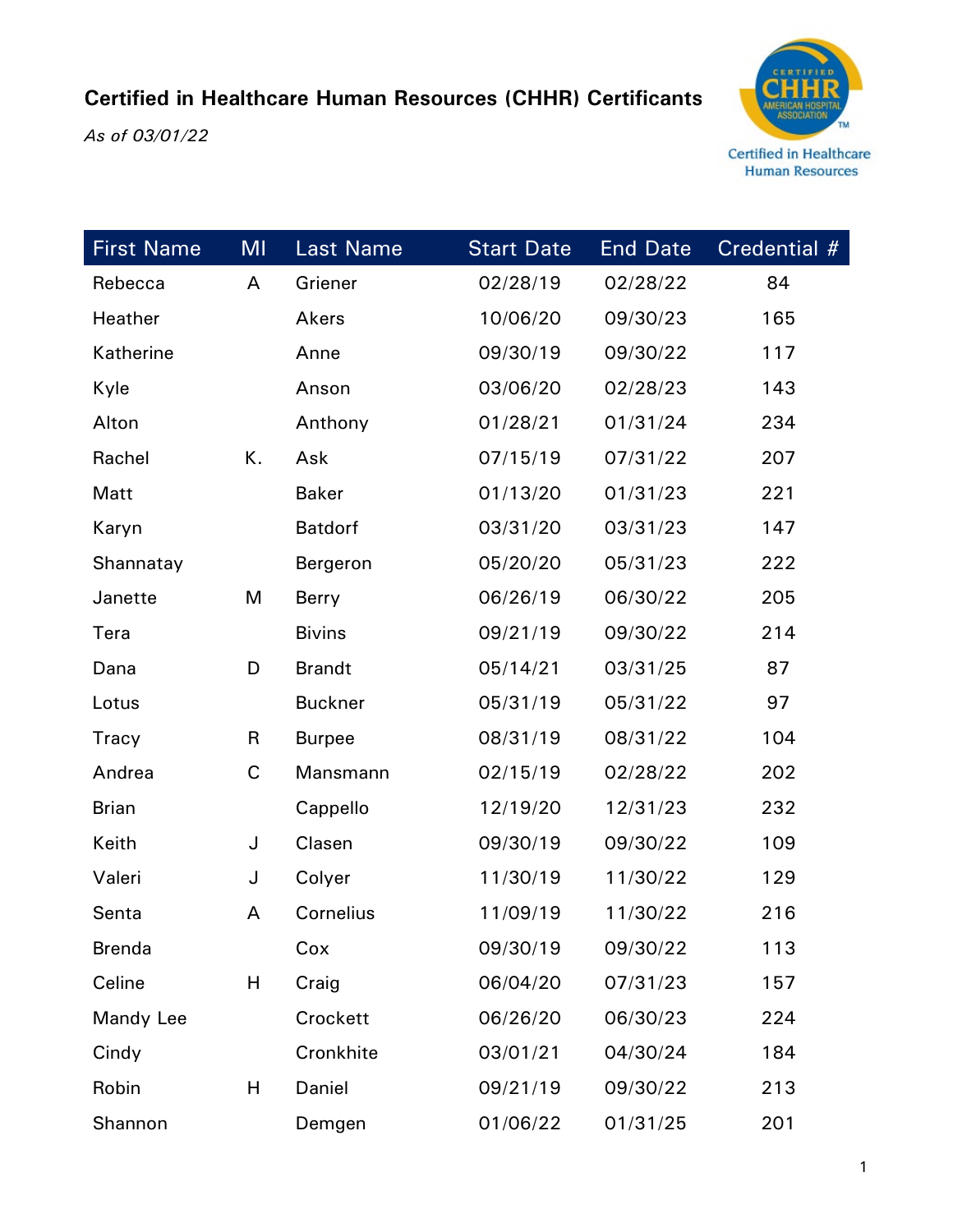| Susan           | K  | Duckworth            | 05/18/19 | 05/31/22 | 204 |
|-----------------|----|----------------------|----------|----------|-----|
| Chad            |    | Dugger               | 06/12/20 | 06/30/23 | 223 |
| Cindy           |    | Duncan               | 04/20/21 | 04/30/24 | 237 |
| Kathryn         | M  | <b>Duras</b>         | 09/15/20 | 08/31/23 | 161 |
| Laura           |    | Elizabeth            | 04/07/21 | 04/30/24 | 188 |
| Emily           |    | Endert               | 04/30/20 | 04/30/23 | 55  |
| Robin           |    | Epstein-Ludewig      | 09/30/19 | 09/30/22 | 112 |
| Teresa          | L. | Evans                | 09/30/19 | 09/30/22 | 111 |
| Irene           | M  | Fernandez            | 01/12/22 | 01/31/25 | 239 |
| Sandie          |    | Ferrigno             | 09/05/19 | 09/30/22 | 210 |
| Kathleen        |    | Finley               | 12/21/20 | 12/31/23 | 233 |
| James           | L  | Frain                | 10/31/19 | 10/31/22 | 5   |
| Robin           |    | France               | 10/31/19 | 10/31/22 | 121 |
| Shari           | W  | Gainey               | 08/31/19 | 08/31/22 | 106 |
| <b>Nicholas</b> |    | <b>Thomas Galich</b> | 01/11/19 | 01/31/22 | 200 |
| Charla          |    | Garcia               | 08/01/20 | 08/31/23 | 127 |
| Georgina        |    | Gatewood-Shaw        | 06/29/21 | 09/30/24 | 79  |
| Bethany         |    | Goers                | 12/14/20 | 12/31/23 | 231 |
| Alayna          |    | Gordon               | 09/21/19 | 09/30/22 | 212 |
| Delma           |    | Guevara              | 11/23/19 | 11/30/22 | 219 |
| Lisa            | B  | Hackworth            | 07/19/21 | 04/30/25 | 90  |
| Alex            |    | Hayman               | 11/05/21 | 04/30/25 | 95  |
| Cathy           |    | Henesey              | 07/19/19 | 07/31/22 | 66  |
| Debbie          |    | Hesse                | 09/25/20 | 07/31/24 | 76  |
| Nancy           | L  | <b>Hill-Davis</b>    | 08/28/20 | 08/31/23 | 63  |
| Michael         |    | Hillmer              | 12/02/20 | 12/31/23 | 68  |
| Edmund          |    | Hodge                | 10/31/19 | 10/31/22 | 23  |
| <b>Steve</b>    | W  | Hodges               | 10/31/19 | 10/31/22 | 11  |
| Lori            | Ε  | Hoekstra             | 08/31/19 | 08/31/22 | 105 |
| Chad            |    | Hoffman-Fragale      | 05/31/20 | 05/31/23 | 57  |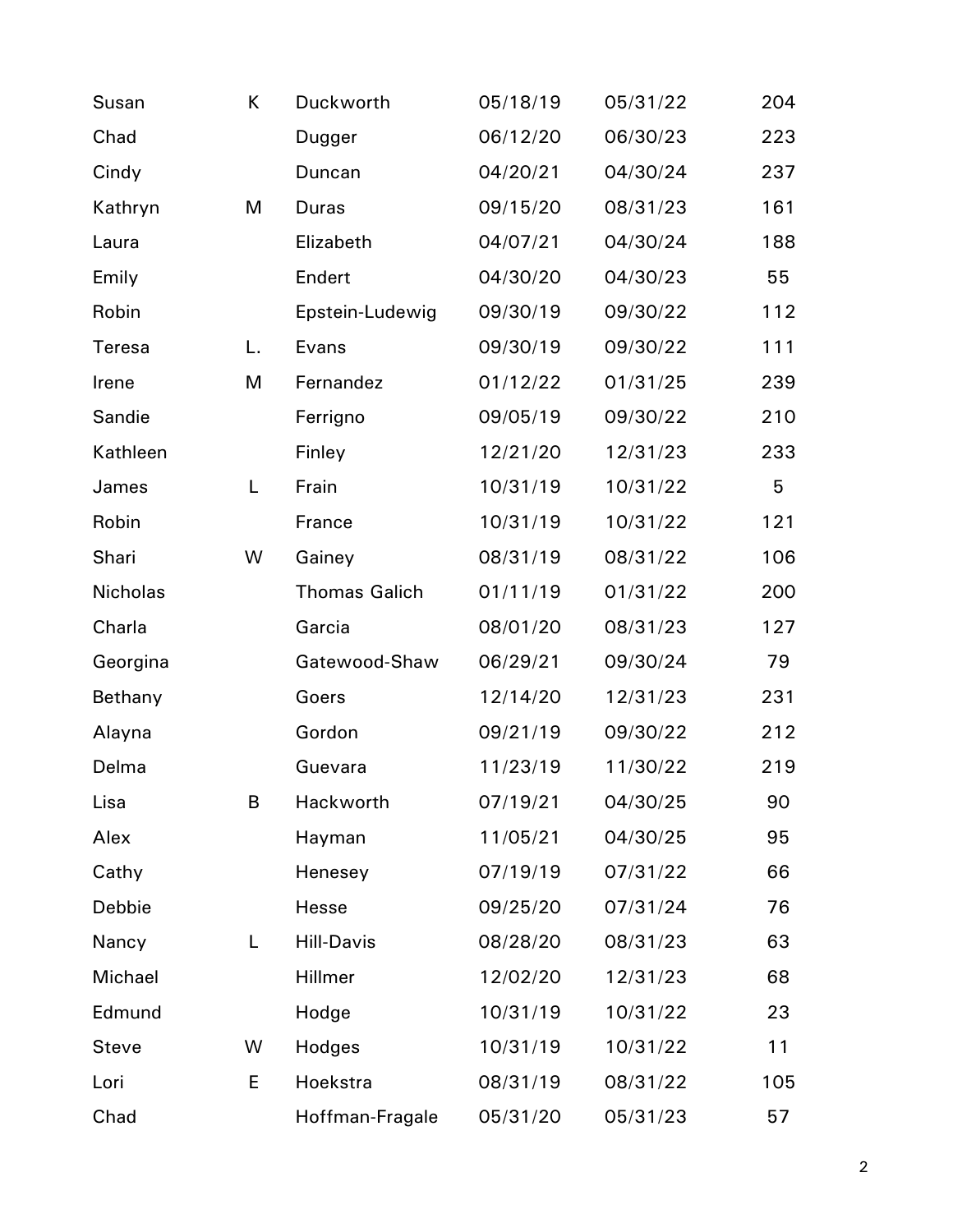| Elizabeth          |    | Holland     | 05/30/21 | 05/31/24 | 190 |
|--------------------|----|-------------|----------|----------|-----|
| Denise             | B  | Hoover      | 10/31/19 | 10/31/22 | 26  |
| Bill               |    | Horn        | 10/31/19 | 10/31/22 | 17  |
| Vivian             |    | Hsia        | 10/31/19 | 10/31/22 | 43  |
| Vanessa            |    | Hunt        | 05/09/19 | 05/31/22 | 203 |
| <b>Brittney</b>    |    | Hyer        | 08/17/20 | 08/31/23 | 225 |
| Janene             |    | John        | 11/09/19 | 11/30/22 | 217 |
| Becky              |    | Kay         | 09/30/19 | 09/30/22 | 118 |
| Christi            |    | Kingsley    | 01/26/21 | 11/30/23 | 65  |
| Tara               |    | Kleas       | 02/28/19 | 02/28/22 | 86  |
| Colin              |    | Knox        | 04/13/21 | 04/30/24 | 236 |
| Rhonda             |    | Langrell    | 07/31/21 | 07/31/24 | 78  |
| Meghan             |    | LeBoeuf     | 11/09/19 | 11/30/22 | 218 |
| Jennifer           | Τ  | Leigh       | 02/07/20 | 01/31/23 | 139 |
| Angela             |    | Lewis       | 09/08/21 | 09/30/24 | 195 |
| George             |    | Liothake    | 09/30/19 | 09/30/22 | 116 |
| Karen              |    | Littlefield | 07/31/19 | 07/31/22 | 102 |
| Tracey             | B  | Long        | 03/20/20 | 06/30/23 | 156 |
| Rosemary           | C. | Loring      | 03/25/20 | 05/31/23 | 151 |
| Annie              |    | Ma          | 12/12/20 | 12/31/23 | 230 |
| Tina               |    | Marie       | 10/03/20 | 03/31/24 | 181 |
| Janelle            | Κ. | Markgraf    | 03/06/20 | 04/30/23 | 52  |
| Denise             | L  | Mattson     | 09/30/19 | 09/30/22 | 110 |
| Eric               | G  | McGee       | 07/29/20 | 08/31/23 | 163 |
| Jody               | M  | Meisler     | 07/13/21 | 08/31/24 | 193 |
| Tonya              |    | Melissa     | 01/31/20 | 01/31/23 | 135 |
| Joseph             |    | Micucci     | 10/31/19 | 10/31/22 | 3   |
| James              | H  | Miller      | 10/31/19 | 10/31/22 | 27  |
| Felicia            | Y  | Miller      | 11/30/19 | 11/30/22 | 126 |
| <b>Grace Blair</b> |    | Moffitt     | 10/31/19 | 10/31/22 | 1   |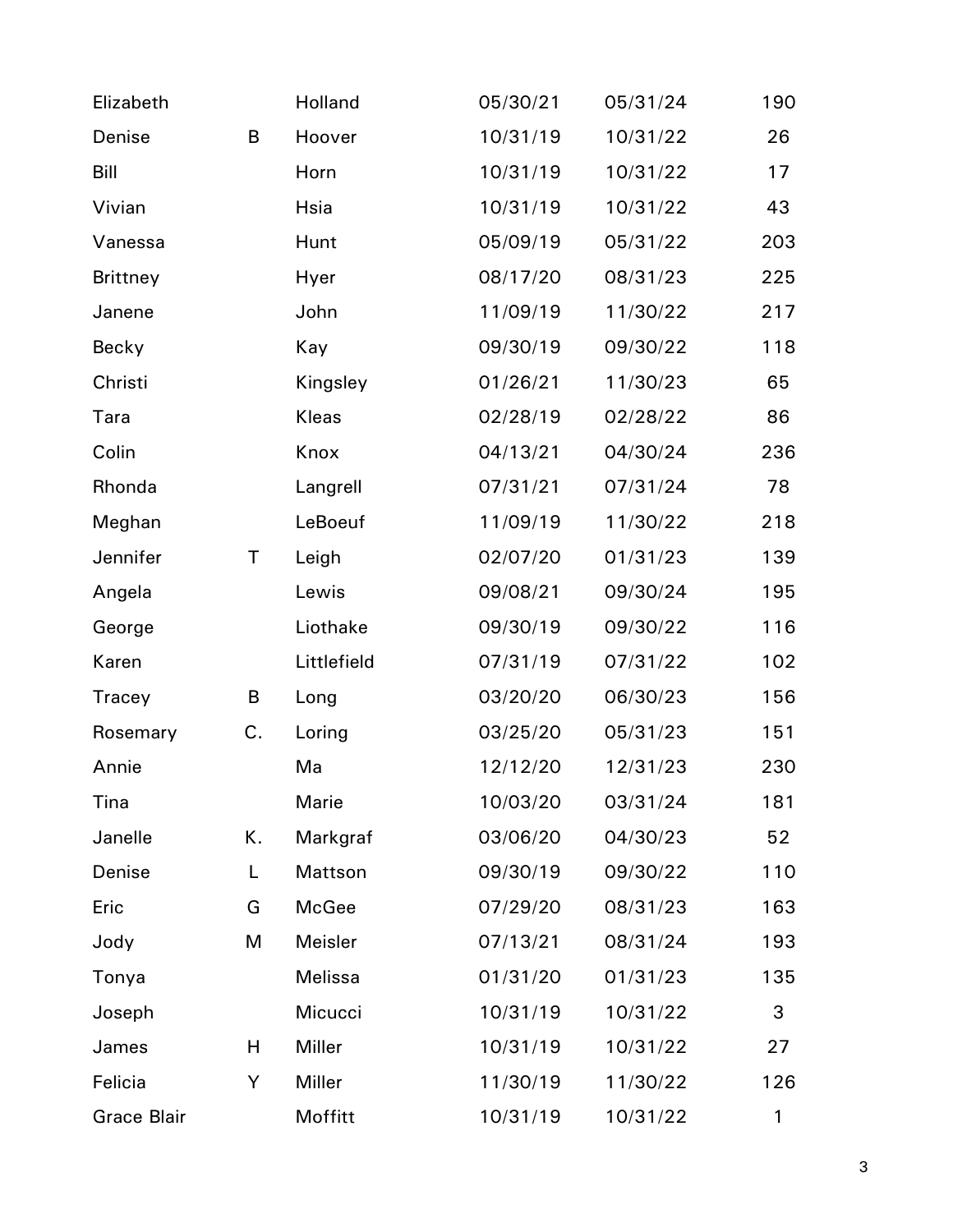| Paul           | J            | Morlock        | 10/31/19 | 10/31/22 | $\overline{7}$ |
|----------------|--------------|----------------|----------|----------|----------------|
| MaryAnn        |              | Pagliocca      | 08/21/21 | 08/31/24 | 238            |
| Debra          |              | Parent         | 11/08/21 | 09/30/25 | 211            |
| Lori           |              | Parker         | 06/30/20 | 07/31/23 | 60             |
| James          | E            | Parsons        | 08/18/20 | 08/31/23 | 62             |
| Scott          |              | Parton         | 11/30/19 | 11/30/22 | 128            |
| Gary           | L.           | Pastore        | 10/31/19 | 10/31/22 | 34             |
| Patricia       | M            | Pentel         | 08/16/19 | 08/31/22 | 208            |
| Erin           | R.           | Pfeifer        | 04/21/21 | 09/30/24 | 198            |
| Jordan         |              | Pickell        | 11/25/20 | 11/30/23 | 228            |
| Susan          |              | Polyot         | 08/26/20 | 08/31/23 | 162            |
| Dianne         | $\mathsf{P}$ | Potter         | 10/31/19 | 10/31/22 | 31             |
| Irma           | L            | Pye            | 10/31/19 | 10/31/22 | $\,6\,$        |
| Amy            |              | Rachel         | 12/31/19 | 12/31/22 | 134            |
| Kim            |              | Rainer         | 04/30/19 | 04/30/22 | 94             |
| Rebecca        | Α.           | Rauen          | 04/10/20 | 04/30/23 | 148            |
| Barry          | O            | Reese          | 04/14/21 | 07/31/24 | 191            |
| Eric           | L.           | Richardson     | 11/10/21 | 11/30/24 | 82             |
| Tanya          |              | Rippeth        | 11/24/20 | 04/30/24 | 186            |
| Alisha         |              | Ritter         | 10/02/19 | 10/31/22 | 215            |
| Kristin        | L            | Roberts        | 11/23/19 | 11/30/22 | 220            |
| Richard        | K            | Rogers         | 10/31/19 | 10/31/22 | 20             |
| Heather        |              | Rogers         | 02/07/20 | 01/31/23 | 137            |
| Dawn           | M            | Rose           | 07/31/19 | 07/31/22 | 101            |
| Deborah        |              | <b>Rubens</b>  | 10/31/19 | 10/31/22 | 4              |
| Jeremy         |              | <b>Sadlier</b> | 12/10/20 | 12/31/23 | 229            |
| Nicole         |              | Schell         | 04/30/19 | 04/30/22 | 88             |
| David          |              | Schultz        | 02/17/21 | 02/29/24 | 235            |
| Jolene         | R.           | Seda           | 10/31/19 | 10/31/22 | 25             |
| <b>Frances</b> | Е            | Sequeira       | 10/31/19 | 10/31/22 | 40             |